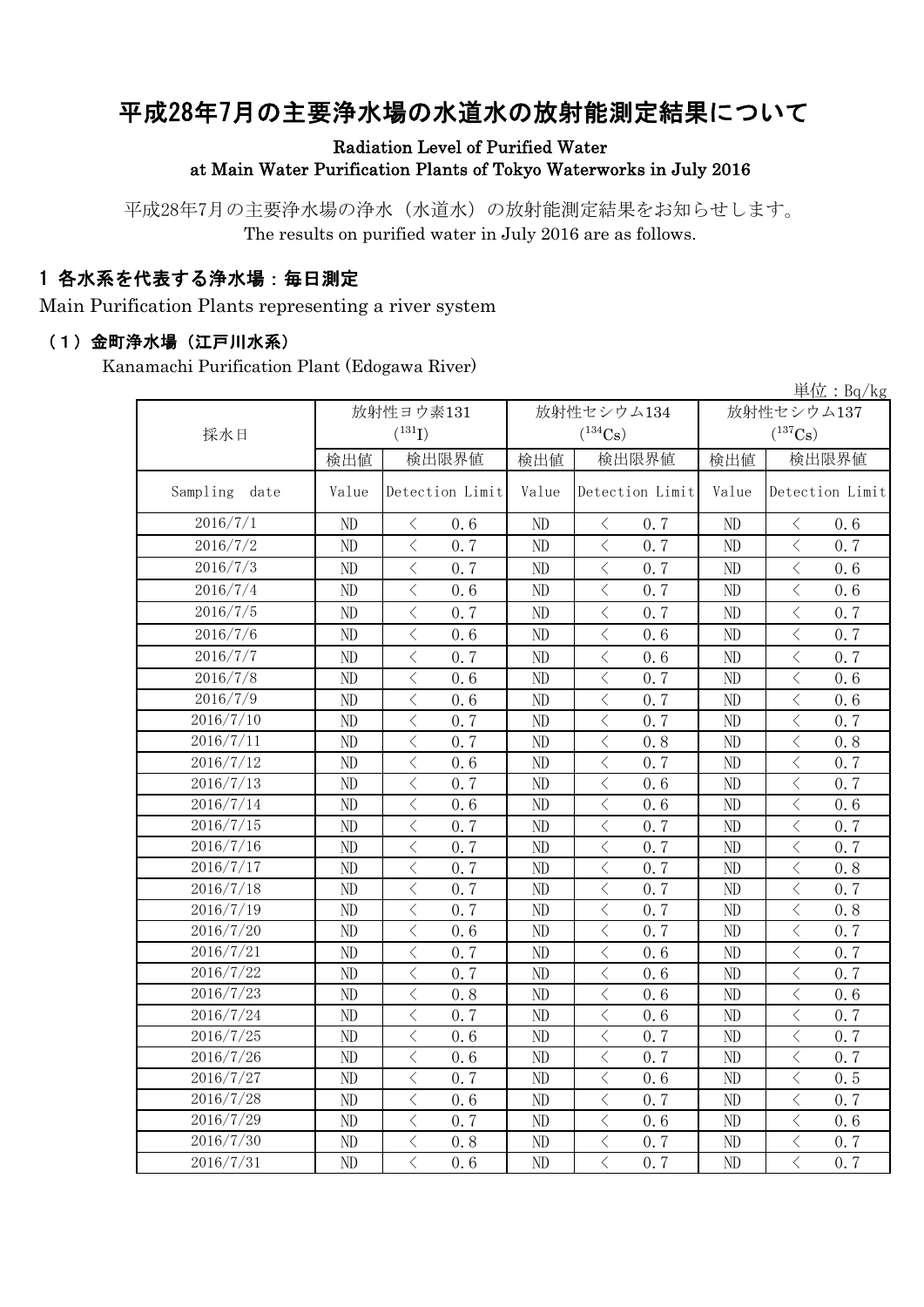## (2)朝霞浄水場 (荒川水系)

Asaka Purification Plant (Arakawa River)

単位:Bq/kg

| 採水日           | 放射性ヨウ素131<br>$(^{131}I)$ |                                                 |          | 放射性セシウム134<br>$(^{134}Cs)$                      | 放射性セシウム137<br>$(^{137}Cs)$ |                       |  |
|---------------|--------------------------|-------------------------------------------------|----------|-------------------------------------------------|----------------------------|-----------------------|--|
|               | 検出値                      | 検出限界値                                           | 検出値      | 検出限界値                                           | 検出値                        | 検出限界値                 |  |
| Sampling date | Value                    | Detection Limit                                 | Value    | Detection Limit                                 | Value                      | Detection Limit       |  |
| 2016/7/1      | ND                       | 0.8<br>$\lt$                                    | $\rm ND$ | 0.6<br>$\langle$                                | ND                         | 0.7<br>$\langle$      |  |
| 2016/7/2      | $\rm ND$                 | $\overline{\langle}$<br>0.7                     | ND       | $\langle$<br>0.6                                | ND                         | $\langle$<br>0.6      |  |
| 2016/7/3      | ND                       | $\,$ $\,$ $\,$<br>0.7                           | ND       | $\lt$<br>0.7                                    | ND                         | $\lt$<br>0.6          |  |
| 2016/7/4      | ND                       | $\langle$<br>0.7                                | ND       | $\overline{\left\langle \right\rangle }$<br>0.6 | N <sub>D</sub>             | $\langle$<br>0.7      |  |
| 2016/7/5      | ND                       | $\overline{\left\langle \right\rangle }$<br>0.7 | ND       | $\langle$<br>0.7                                | N <sub>D</sub>             | $\lt$<br>0.7          |  |
| 2016/7/6      | ND                       | $\overline{\left\langle \right\rangle }$<br>0.6 | ND       | $\langle$<br>0.7                                | ND                         | $\langle$<br>0.7      |  |
| 2016/7/7      | ND                       | $\,$ $\,$ $\,$<br>0.7                           | ND       | $\lt$<br>0.6                                    | ND                         | $\langle$<br>0.6      |  |
| 2016/7/8      | ND                       | $\,$ $\,$ $\,$<br>0, 6                          | ND       | $\langle$<br>0.7                                | ND                         | $\lt$<br>0.7          |  |
| 2016/7/9      | ND                       | $\,$ $\,$ $\,$<br>0.8                           | ND       | $\langle$<br>0.6                                | ND                         | $\lt$<br>0.7          |  |
| 2016/7/10     | ND                       | $\,$ $\,$ $\,$<br>0.7                           | ND       | $\langle$<br>0.7                                | ND                         | $\lt$<br>0.6          |  |
| 2016/7/11     | ND                       | $\,$ $\,$ $\,$<br>0.6                           | ND       | $\lt$<br>0.6                                    | ND                         | $\lt$<br>0.6          |  |
| 2016/7/12     | ND                       | $\hspace{0.1mm} <\hspace{0.1mm}$<br>0.7         | ND       | 0.7<br>$\lt$                                    | ND                         | 0.7<br>$\lt$          |  |
| 2016/7/13     | ND                       | $\,$ $\,$ $\,$<br>0.6                           | ND       | $\lt$<br>0.6                                    | ND                         | $\lt$<br>0.7          |  |
| 2016/7/14     | $\rm ND$                 | $\,$ $\,$ $\,$<br>0.6                           | $\rm ND$ | $\lt$<br>0.6                                    | $\rm ND$                   | $\lt$<br>0.9          |  |
| 2016/7/15     | $\rm ND$                 | $\langle$<br>0.6                                | $\rm ND$ | $\lt$<br>0.6                                    | ND                         | $\langle$<br>0.6      |  |
| 2016/7/16     | ND                       | $\langle$<br>0.7                                | ND       | $\lt$<br>0.5                                    | ND                         | $\lt$<br>0.7          |  |
| 2016/7/17     | ND                       | $\langle$<br>0.7                                | ND       | $\overline{\left\langle \right\rangle }$<br>0.7 | ND                         | $\lt$<br>0.7          |  |
| 2016/7/18     | ND                       | $\overline{\left\langle \right\rangle }$<br>0.8 | ND       | $\langle$<br>0.7                                | ND                         | $\,$ $\,$ $\,$<br>0.7 |  |
| 2016/7/19     | ND                       | $\overline{\left\langle \right\rangle }$<br>0.7 | ND       | $\overline{\left\langle \right\rangle }$<br>0.7 | ND                         | $\langle$<br>0.8      |  |
| 2016/7/20     | ND                       | $\,$ $\,$ $\,$<br>0.7                           | ND       | $\lt$<br>0.7                                    | ND                         | $\lt$<br>0.6          |  |
| 2016/7/21     | ND                       | $\overline{\langle}$<br>0.7                     | ND       | $\overline{\left\langle \right\rangle }$<br>0.7 | ND                         | $\langle$<br>0.8      |  |
| 2016/7/22     | ND                       | $\overline{\left\langle \right\rangle }$<br>0.6 | ND       | $\langle$<br>0.5                                | ND                         | $\lt$<br>0.7          |  |
| 2016/7/23     | ND                       | $\langle$<br>0.8                                | ND       | $\langle$<br>0.6                                | ND                         | $\langle$<br>0.6      |  |
| 2016/7/24     | ND                       | $\langle$<br>0.6                                | ND       | $\lt$<br>0.7                                    | $\rm ND$                   | $\langle$<br>0.6      |  |
| 2016/7/25     | ND                       | $\overline{\left\langle \right\rangle }$<br>0.7 | ND       | $\langle$<br>0.6                                | ND                         | $\langle$<br>0.7      |  |
| 2016/7/26     | ND                       | $\,$ $\,$ $\,$<br>0.7                           | ND       | $\langle$<br>0.6                                | ND                         | $\lt$<br>0.7          |  |
| 2016/7/27     | ND                       | $\lt$<br>0.6                                    | ND       | $\lt$<br>0.6                                    | ND                         | $\lt$<br>0.9          |  |
| 2016/7/28     | ND                       | $\,$ $\,$ $\,$<br>0.7                           | ND       | $\lt$<br>0.6                                    | ND                         | $\lt$<br>0.6          |  |
| 2016/7/29     | ND                       | $\,$ $\,$ $\,$<br>0.6                           | $\rm ND$ | $\langle$<br>0.7                                | ND                         | $\lt$<br>0.8          |  |
| 2016/7/30     | ND                       | $\langle$<br>0.8                                | ND       | $\overline{\left\langle \right\rangle }$<br>0.8 | ND                         | $\langle$<br>0.6      |  |
| 2016/7/31     | ND                       | $\langle$<br>0.8                                | $\rm ND$ | $\langle$<br>0.6                                | ND                         | $\langle$<br>0.7      |  |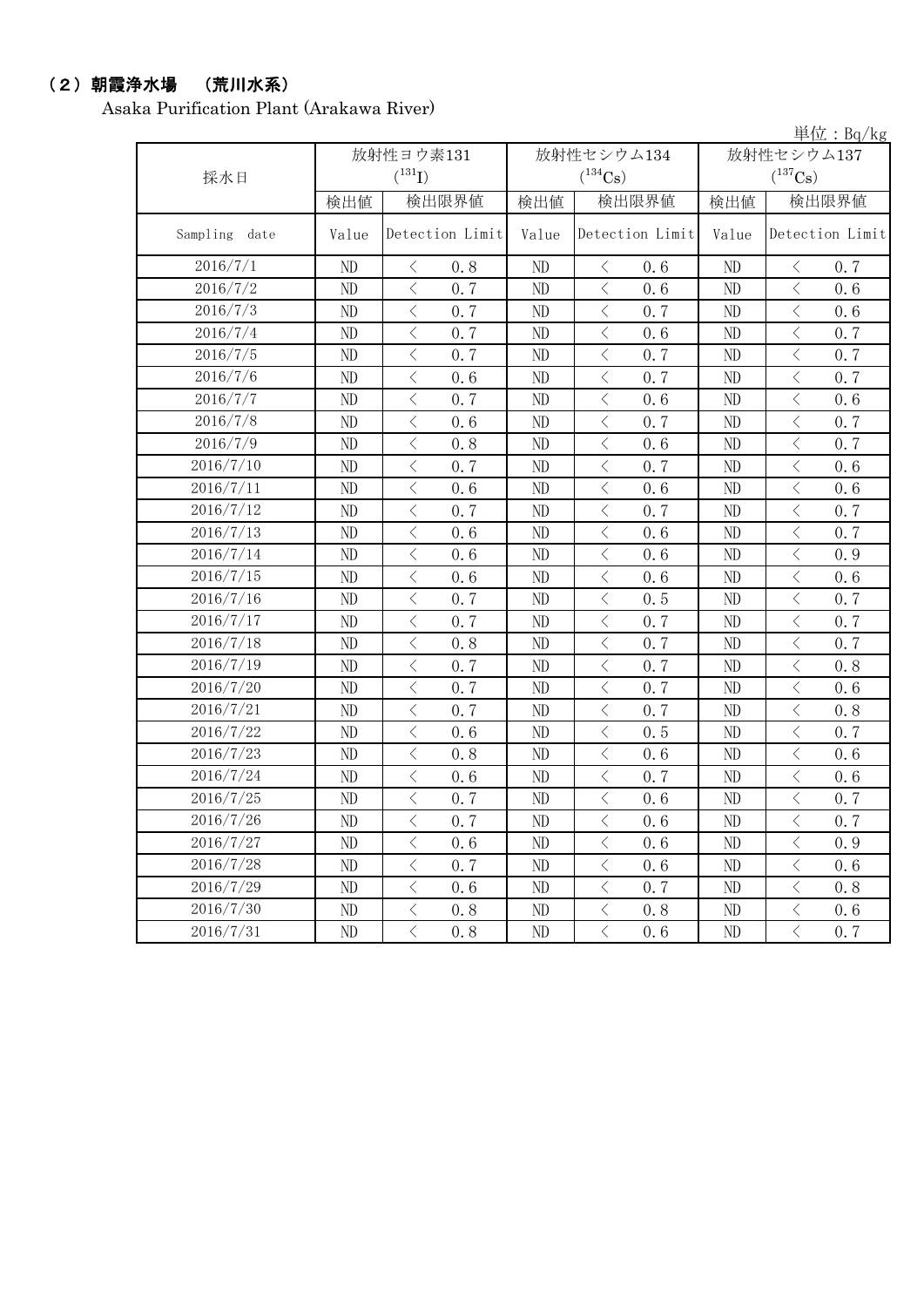#### (3)小作浄水場 (多摩川水系)

Ozaku Purification Plant (Tamagawa River)

単位:Bq/kg 検出値 | 検出限量 | 検出限界値 | 検出値 | 検出限界値 Value Detection Limit Value Detection Limit Value ND  $\vert$   $\langle$  0.7  $\vert$  ND  $\vert$   $\langle$  0.6  $\vert$  ND  $\vert$   $\langle$  0.7 ND  $\vert$   $\langle$  0.7  $\vert$  ND  $\vert$   $\langle$  0.5  $\vert$  ND  $\vert$   $\langle$  0.6 ND  $\vert$   $\langle$  0.8  $\vert$  ND  $\vert$   $\langle$  0.6  $\vert$  ND  $\vert$   $\langle$  0.7 ND  $\vert$   $\langle$  0.6  $\vert$  ND  $\vert$   $\langle$  0.6  $\vert$  ND  $\vert$   $\langle$  0.7 ND  $\vert$   $\langle$  0.6  $\vert$  ND  $\vert$   $\langle$  0.7  $\vert$  ND  $\vert$   $\langle$  0.7 ND  $\vert$   $\langle$  0.7  $\vert$  ND  $\vert$   $\langle$  0.6  $\vert$  ND  $\vert$   $\langle$  0.5 ND < 0.6 ND < 0.6 ND < 0.6 ND < 0.7 ND < 0.6 ND < 0.6 ND  $\vert$   $\langle$  0.7  $\vert$  ND  $\vert$   $\langle$  0.6  $\vert$  ND  $\vert$   $\langle$  0.5 ND < 0.6 ND < 0.6 ND < 0.8 ND < 0.6 ND < 0.6 ND < 0.8 ND  $\vert$   $\langle$  0.7  $\vert$  ND  $\vert$   $\langle$  0.6  $\vert$  ND  $\vert$   $\langle$  0.7 ND  $\vert$   $\langle$  0.8  $\vert$  ND  $\vert$   $\langle$  0.7  $\vert$  ND  $\vert$   $\langle$  0.7 ND  $\vert$   $\langle$  0.6  $\vert$  ND  $\vert$   $\langle$  0.7  $\vert$  ND  $\vert$   $\langle$  0.7 ND  $\vert$   $\langle$  0.7  $\vert$  ND  $\vert$   $\langle$  0.6  $\vert$  ND  $\vert$   $\langle$  0.8 ND  $\vert$   $\langle$  0.7  $\vert$  ND  $\vert$   $\langle$  0.6  $\vert$  ND  $\vert$   $\langle$  0.7 ND < 0.8 ND < 0.6 ND < 0.6 ND  $\vert$   $\langle$  0.7  $\vert$  ND  $\vert$   $\langle$  0.7  $\vert$  ND  $\vert$   $\langle$  0.7 ND  $\vert$   $\langle$  0.7  $\vert$  ND  $\vert$   $\langle$  0.7  $\vert$  ND  $\vert$   $\langle$  0.6 ND  $\vert$   $\langle$  0.6  $\vert$  ND  $\vert$   $\langle$  0.4  $\vert$  ND  $\vert$   $\langle$  0.6 ND  $\vert$   $\langle$  0.6  $\vert$  ND  $\vert$   $\langle$  0.6  $\vert$  ND  $\vert$   $\langle$  0.7 ND  $\vert$   $\langle$  0.6  $\vert$  ND  $\vert$   $\langle$  0.6  $\vert$  ND  $\vert$   $\langle$  0.7 ND  $\vert$  < 0.8  $\vert$  ND  $\vert$  < 0.7  $\vert$  ND  $\vert$  < 0.8 ND  $\vert$   $\langle$  0.7  $\vert$  ND  $\vert$   $\langle$  0.7  $\vert$  ND  $\vert$   $\langle$  0.8 ND  $\vert$   $\langle$  0.7  $\vert$  ND  $\vert$   $\langle$  0.6  $\vert$  ND  $\vert$   $\langle$  0.6 ND  $\vert$   $\langle$  0.7  $\vert$  ND  $\vert$   $\langle$  0.6  $\vert$  ND  $\vert$   $\langle$  0.7 ND  $\vert$   $\langle$  0.6  $\vert$  ND  $\vert$   $\langle$  0.6  $\vert$  ND  $\vert$   $\langle$  0.7 ND  $\vert$   $\langle$  0.7  $\vert$  ND  $\vert$   $\langle$  0.5  $\vert$  ND  $\vert$   $\langle$  0.6 ND < 0.7 ND < 0.6 ND < 0.6 ND  $\vert$   $\langle$  0.7  $\vert$  ND  $\vert$   $\langle$  0.7  $\vert$  ND  $\vert$   $\langle$  0.7 ND < 0.7 ND < 0.7 ND < 0.8 2016/7/10 放射性セシウム134  $(^{134}\mathrm{Cs})$ 2016/7/14 2016/7/25 2016/7/23 2016/7/17 Detection Limit 放射性セシウム137  $(^{137}Cs)$ 2016/7/12 2016/7/13 放射性ヨウ素131  $(^{131}\text{I})$ 2016/7/2 Detection Limit 2016/7/11 検出限界値 2016/7/30 2016/7/21 2016/7/22 2016/7/19 2016/7/27 2016/7/28 2016/7/29 2016/7/31 2016/7/20 2016/7/26 Sampling date 採水日 2016/7/1 2016/7/5 2016/7/6 2016/7/24 2016/7/15 2016/7/18 2016/7/8 2016/7/3 2016/7/7 2016/7/9 2016/7/16 2016/7/4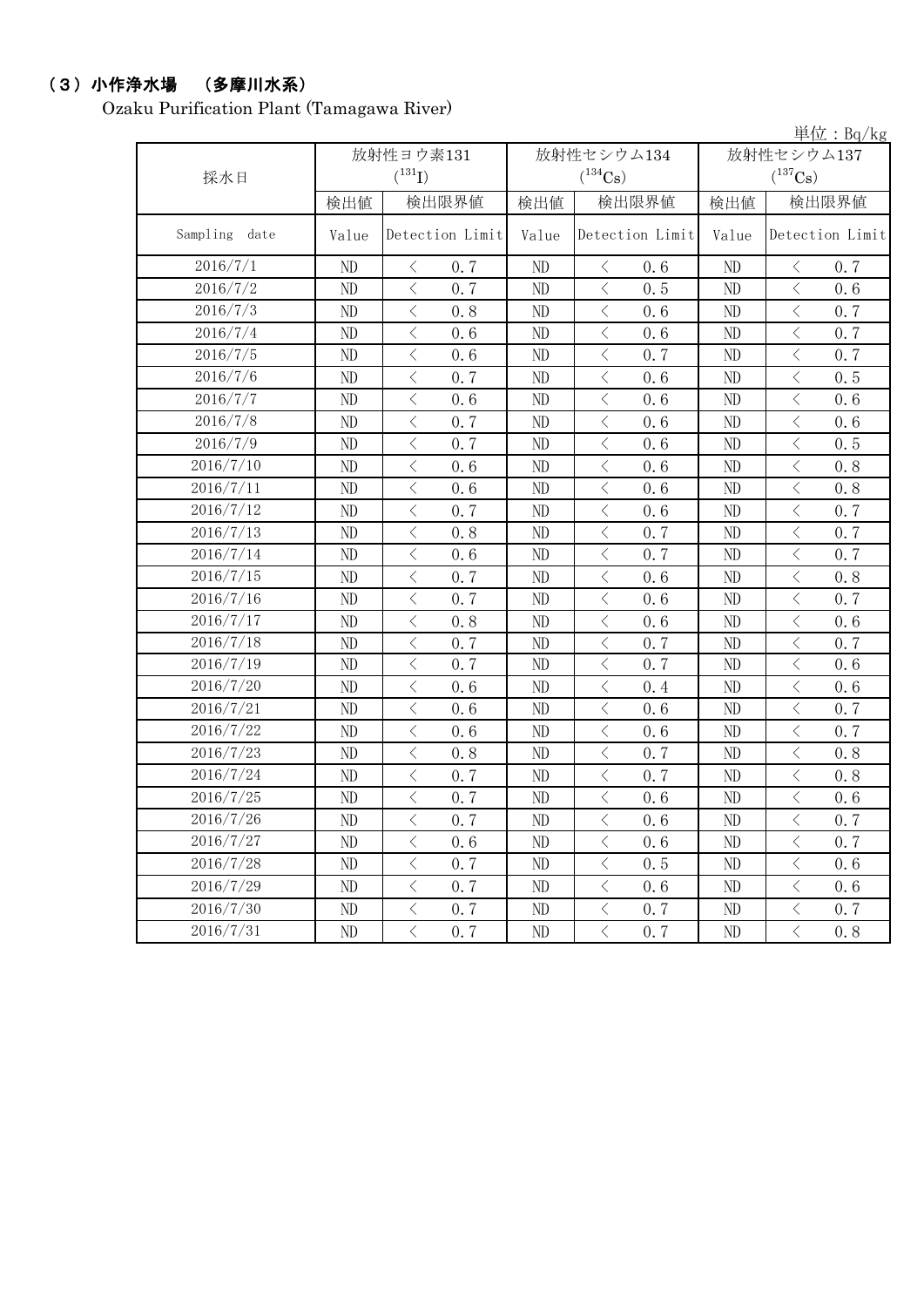## (4)東村山浄水場 (多摩川・荒川水系)

Higashi-murayama Purification Plant (Tamagawa・Arakawa River)

|                  |           |                                          |                 |            |                       |                 |            |                                                                                                        | 単位: $Bq/kg$     |  |
|------------------|-----------|------------------------------------------|-----------------|------------|-----------------------|-----------------|------------|--------------------------------------------------------------------------------------------------------|-----------------|--|
|                  | 放射性ヨウ素131 |                                          |                 | 放射性セシウム134 |                       |                 | 放射性セシウム137 |                                                                                                        |                 |  |
| 採水日              |           | $(^{131}I)$                              |                 |            | $(^{134}\mathrm{Cs})$ |                 |            | $(^{137}\mathrm{Cs})$                                                                                  |                 |  |
|                  | 検出値       | 検出限界値                                    |                 | 検出値        | 検出限界値                 |                 | 検出値        | 検出限界値                                                                                                  |                 |  |
| Sampling<br>date | Value     |                                          | Detection Limit | Value      |                       | Detection Limit | Value      |                                                                                                        | Detection Limit |  |
| 2016/7/1         | ND        | $\langle$                                | 0.5             | ND         | $\langle$             | 0.7             | ND         | $\langle$                                                                                              | 0.6             |  |
| 2016/7/2         | ND        | $\lt$                                    | 0.7             | ND         | $\langle$             | 0.5             | ND         | $\lt$                                                                                                  | 0.6             |  |
| 2016/7/3         | ND        | $\langle$                                | 0.8             | ND         | $\,$ $\,$ $\,$        | 0.6             | ND         | $\langle$                                                                                              | 0.8             |  |
| 2016/7/4         | ND        | $\langle$                                | 0.7             | $\rm ND$   | $\langle$             | 0.7             | ND         | $\langle$                                                                                              | 0.8             |  |
| 2016/7/5         | ND        | $\langle$                                | 0.6             | ND         | $\langle$             | 0.6             | ND         | $\langle$                                                                                              | 0.7             |  |
| 2016/7/6         | ND        | $\langle$                                | 0.6             | ND         | $\langle$             | 0.6             | ND         | $\lt$                                                                                                  | 0.6             |  |
| 2016/7/7         | ND        | $\,<\,$                                  | 0.6             | ND         | $\,$ $\,$ $\,$        | 0.6             | ND         | $\,$ $\,$ $\,$                                                                                         | 0.8             |  |
| 2016/7/8         | ND        | $\lt$                                    | 0.6             | ND         | $\langle$             | 0.6             | ND         | $\,$ $\,$ $\,$                                                                                         | 0.6             |  |
| 2016/7/9         | ND        | $\,$ $\,$ $\,$                           | 0.8             | $\rm ND$   | $\langle$             | 0.6             | ND         | $\,$ $\,$ $\,$                                                                                         | 0.7             |  |
| 2016/7/10        | ND        | $\lt$                                    | 0.8             | ND         | $\langle$             | 0.7             | ND         | $\hspace{0.1mm}\mathopen{\begin{array}{c}\mathopen{\fbox{$\scriptstyle<\}}\end{array}}\hspace{-0.1mm}$ | 0.9             |  |
| 2016/7/11        | ND        | $\,$ $\,$ $\,$                           | 0.7             | $\rm ND$   | $\lt$                 | 0.5             | ND         | $\,$ $\,$ $\,$                                                                                         | 0.6             |  |
| 2016/7/12        | ND        | $\langle$                                | 0.6             | ND         | $\langle$             | 0.8             | ND         | $\langle$                                                                                              | 0.6             |  |
| 2016/7/13        | ND        | $\,$ $\,$ $\,$                           | 0.7             | ND         | $\,$ $\,$ $\,$        | 0.6             | ND         | $\,$ $\,$ $\,$                                                                                         | 0.8             |  |
| 2016/7/14        | ND        | $\overline{\left\langle \right\rangle }$ | 0.6             | ND         | $\langle$             | 0.5             | ND         | $\,$ $\,$ $\,$                                                                                         | 0.7             |  |
| 2016/7/15        | ND        | $\lt$                                    | 0.6             | $\rm ND$   | $\langle$             | 0.6             | ND         | $\,$ $\,$ $\,$                                                                                         | 0.7             |  |
| 2016/7/16        | ND        | $\lt$                                    | 0.9             | ND         | $\langle$             | 0.7             | ND         | $\lt$                                                                                                  | 0.6             |  |
| 2016/7/17        | ND        | $\langle$                                | 0.6             | $\rm ND$   | $\langle$             | 0.6             | ND         | $\langle$                                                                                              | 0.6             |  |
| 2016/7/18        | ND        | $\langle$                                | 0.7             | ND         | $\langle$             | 0.7             | ND         | $\,$ $\,$ $\,$                                                                                         | 0.7             |  |
| 2016/7/19        | ND        | $\,$ $\,$ $\,$                           | 0.6             | ND         | $\langle$             | 0.7             | ND         | $\lt$                                                                                                  | 0.7             |  |
| 2016/7/20        | ND        | $\lt$                                    | 0.7             | ND         | $\langle$             | 0.6             | ND         | $\langle$                                                                                              | 0.6             |  |
| 2016/7/21        | ND        | $\langle$                                | 0.7             | ND         | $\langle$             | 0.7             | ND         | $\,$ $\,$ $\,$                                                                                         | 0.7             |  |
| 2016/7/22        | ND        | $\langle$                                | 0.7             | ND         | $\langle$             | 0.7             | ND         | $\, \leq$                                                                                              | 0.7             |  |
| 2016/7/23        | ND        | $\,$ $\,$ $\,$                           | 0.7             | ND         | $\langle$             | 0.7             | ND         | $\,$ $\,$ $\,$                                                                                         | 0.6             |  |
| 2016/7/24        | ND        | $\, <\,$                                 | 0.7             | ND         | $\langle$             | 0.6             | ND         | $\, <\,$                                                                                               | 0.7             |  |
| 2016/7/25        | ND        | $\langle$                                | 0.8             | ND         | $\langle$             | 0.6             | ND         | $\,$ $\,$ $\,$                                                                                         | 0.7             |  |
| 2016/7/26        | ND        | $\langle$                                | 0.7             | ND         | $\langle$             | 0.6             | ND         | $\langle$                                                                                              | 0.7             |  |
| 2016/7/27        | ND        | $\lt$                                    | 0.6             | $\rm ND$   | $\, \big\langle \,$   | 0.7             | $\rm ND$   | $\, <\,$                                                                                               | 0.8             |  |
| 2016/7/28        | ND        | $\lt$                                    | 0.7             | ND         | $\, \big\langle \,$   | 0.6             | ND         | $\, \leq$                                                                                              | 0.6             |  |
| 2016/7/29        | ND        | $\, \big\langle \,$                      | 0.6             | $\rm ND$   | $\langle$             | 0.7             | ND         | $\langle$                                                                                              | 0.7             |  |
| 2016/7/30        | ND        | $\, \big\langle \,$                      | 0.7             | ND         | $\big\langle$         | 0.5             | ND         | $\langle$                                                                                              | 0.7             |  |
| 2016/7/31        | ND        | $\overline{\left\langle \right\rangle }$ | 0.7             | ND         | $\langle$             | 0.6             | $\rm ND$   | $\langle$                                                                                              | 0.7             |  |
|                  |           |                                          |                 |            |                       |                 |            |                                                                                                        |                 |  |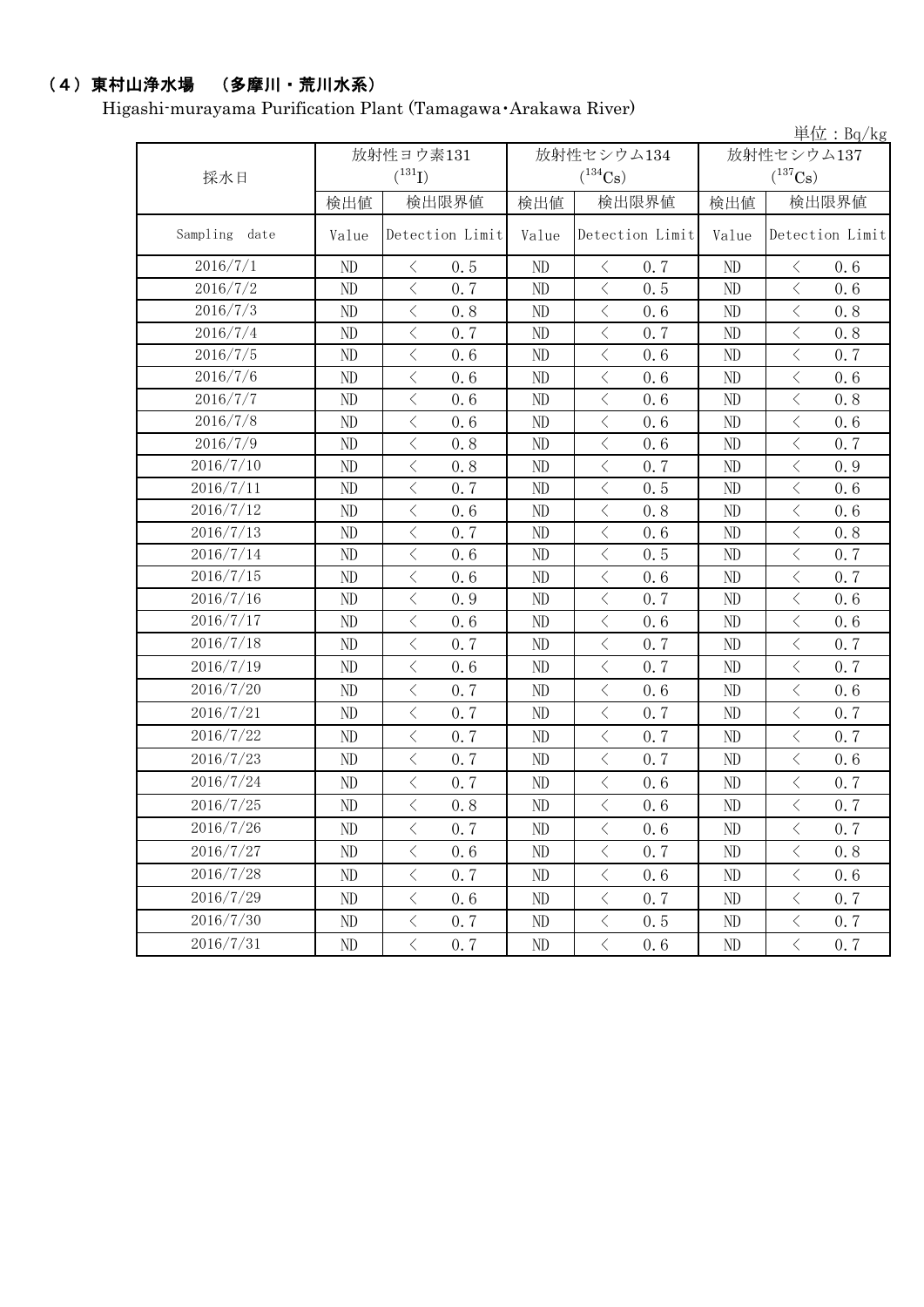## (5)長沢浄水場 (相模川水系)

Nagasawa Purification Plant (Sagamigawa River)

|               |                |                                                 |          |                                                 |              | 単位: Bq/kg                                       |  |  |
|---------------|----------------|-------------------------------------------------|----------|-------------------------------------------------|--------------|-------------------------------------------------|--|--|
|               |                | 放射性ヨウ素131                                       |          | 放射性セシウム134                                      | 放射性セシウム137   |                                                 |  |  |
| 採水日           |                | $(^{131}I)$                                     |          | $(^{134}Cs)$                                    | $(^{137}Cs)$ |                                                 |  |  |
|               | 検出値            | 検出限界値                                           | 検出値      | 検出限界値                                           | 検出値          | 検出限界値                                           |  |  |
| Sampling date | Value          | Detection Limit                                 | Value    | Detection Limit                                 | Value        | Detection Limit                                 |  |  |
| 2016/7/1      | ND             | 0.6<br>$\lt$                                    | ND       | 0.7<br>$\langle$                                | ND           | 0.7<br>$\langle$                                |  |  |
| 2016/7/2      | ND             | $\langle$<br>0.7                                | ND       | $\langle$<br>0.7                                | ND           | $\langle$<br>0.7                                |  |  |
| 2016/7/3      | ND             | $\langle$<br>0.7                                | $\rm ND$ | $\langle$<br>0.7                                | ND           | $\langle$<br>0.7                                |  |  |
| 2016/7/4      | ND             | $\langle$<br>0.6                                | ND       | $\langle$<br>0.7                                | ND           | $\overline{\left\langle \right\rangle }$<br>0.7 |  |  |
| 2016/7/5      | ND             | $\lt$<br>0.6                                    | $\rm ND$ | $\langle$<br>0.7                                | ND           | $\lt$<br>0.7                                    |  |  |
| 2016/7/6      | ND             | $\,$ $\,$ $\,$<br>0.7                           | ND       | $\lt$<br>0.6                                    | ND           | $\, < \,$<br>0.7                                |  |  |
| 2016/7/7      | ND             | $\overline{\left\langle \right\rangle }$<br>0.7 | ND       | $\overline{\langle}$<br>0.6                     | ND           | $\langle$<br>0.8                                |  |  |
| 2016/7/8      | N <sub>D</sub> | $\overline{\left\langle \right\rangle }$<br>0.7 | ND       | $\overline{\left\langle \right\rangle }$<br>0.6 | ND           | $\langle$<br>0.8                                |  |  |
| 2016/7/9      | ND             | $\lt$<br>0.8                                    | ND       | $\lt$<br>0.7                                    | ND           | $\langle$<br>0.8                                |  |  |
| 2016/7/10     | ND             | $\langle$<br>0.6                                | ND       | $\overline{\left\langle \right\rangle }$<br>0.5 | ND           | $\langle$<br>0.8                                |  |  |
| 2016/7/11     | ND             | $\langle$<br>0.6                                | ND       | $\lt$<br>0, 6                                   | ND           | $\lt$<br>0.7                                    |  |  |
| 2016/7/12     | ND             | $\bigg\langle$<br>0.7                           | ND       | $\lt$<br>0.7                                    | ND           | $\, \big\langle \,$<br>0.6                      |  |  |
| 2016/7/13     | ND             | $\lt$<br>0.6                                    | ND       | $\lt$<br>0.9                                    | ND           | $\lt$<br>0.7                                    |  |  |
| 2016/7/14     | ND             | $\,$ $\,$ $\,$<br>0.6                           | ND       | $\,$ $\,$ $\,$<br>0.7                           | ND           | $\,$ $\,$ $\,$<br>0.7                           |  |  |
| 2016/7/15     | ND             | $\, <\,$<br>0.7                                 | ND       | $\, \big\langle \,$<br>0.6                      | ND           | $\, <\,$<br>0.7                                 |  |  |
| 2016/7/16     | ND             | $\lt$<br>0.8                                    | ND       | $\lt$<br>0, 6                                   | ND           | $\,$ $\,$ $\,$<br>0, 6                          |  |  |
| 2016/7/17     | ND             | $\,<\,$<br>0.7                                  | ND       | $\langle$<br>0.7                                | ND           | $\hspace{0.1mm} <\hspace{0.1mm}$<br>0.7         |  |  |
| 2016/7/18     | ND             | $\lt$<br>0, 7                                   | ND       | $\lt$<br>0.6                                    | ND           | $\,<\,$<br>0.7                                  |  |  |
| 2016/7/19     | $\rm ND$       | $\langle$<br>0, 6                               | $\rm ND$ | $\overline{\left\langle \right\rangle }$<br>0.6 | ND           | $\lt$<br>0.7                                    |  |  |
| 2016/7/20     | ND             | $\,$ $\,$ $\,$<br>0.7                           | $\rm ND$ | $\lt$<br>0.6                                    | ND           | $\,<\,$<br>0.7                                  |  |  |
| 2016/7/21     | ND             | $\langle$<br>0.6                                | ND       | $\langle$<br>0.6                                | ND           | $\,$ $\,$ $\,$<br>0.7                           |  |  |
| 2016/7/22     | ND             | $\lt$<br>0.6                                    | ND       | $\lt$<br>0.6                                    | ND           | $\lt$<br>0.6                                    |  |  |
| 2016/7/23     | ND             | $\bigg\langle$<br>0.7                           | $\rm ND$ | $\langle$<br>0.7                                | ND           | $\,$ $\,$ $\,$<br>0.6                           |  |  |
| 2016/7/24     | ND             | $\lt$<br>0.6                                    | ND       | $\lt$<br>0.6                                    | ND           | $\lt$<br>0.7                                    |  |  |
| 2016/7/25     | ND             | $\lt$<br>0.8                                    | ND       | $\langle$<br>0.6                                | ND           | $\lt$<br>0.6                                    |  |  |
| 2016/7/26     | ND             | $\lt$<br>0.6                                    | ND       | $\lt$<br>0.6                                    | ND           | $\, < \,$<br>0.6                                |  |  |
| 2016/7/27     | ND             | $\langle$<br>0.7                                | ND       | $\langle$<br>0.7                                | ND           | $\,$ $\,$ $\,$<br>0.8                           |  |  |
| 2016/7/28     | ND             | $\langle$<br>0.7                                | ND       | $\langle$<br>0.5                                | ND           | $\langle$<br>0.7                                |  |  |
| 2016/7/29     | ND             | $\langle$<br>0.6                                | ND       | $\lt$<br>0.5                                    | $\rm ND$     | $\bigl\langle$<br>0.5                           |  |  |
| 2016/7/30     | ND             | $\mathord{<}$<br>0.7                            | ND       | $\overline{\left\langle \right\rangle }$<br>0.7 | $\rm ND$     | $\bigg\langle$<br>0.7                           |  |  |
| 2016/7/31     | ND             | $\overline{\langle}$<br>0.8                     | ND       | $\overline{\left\langle \right\rangle }$<br>0.6 | ND           | $\overline{\langle}$<br>0, 7                    |  |  |